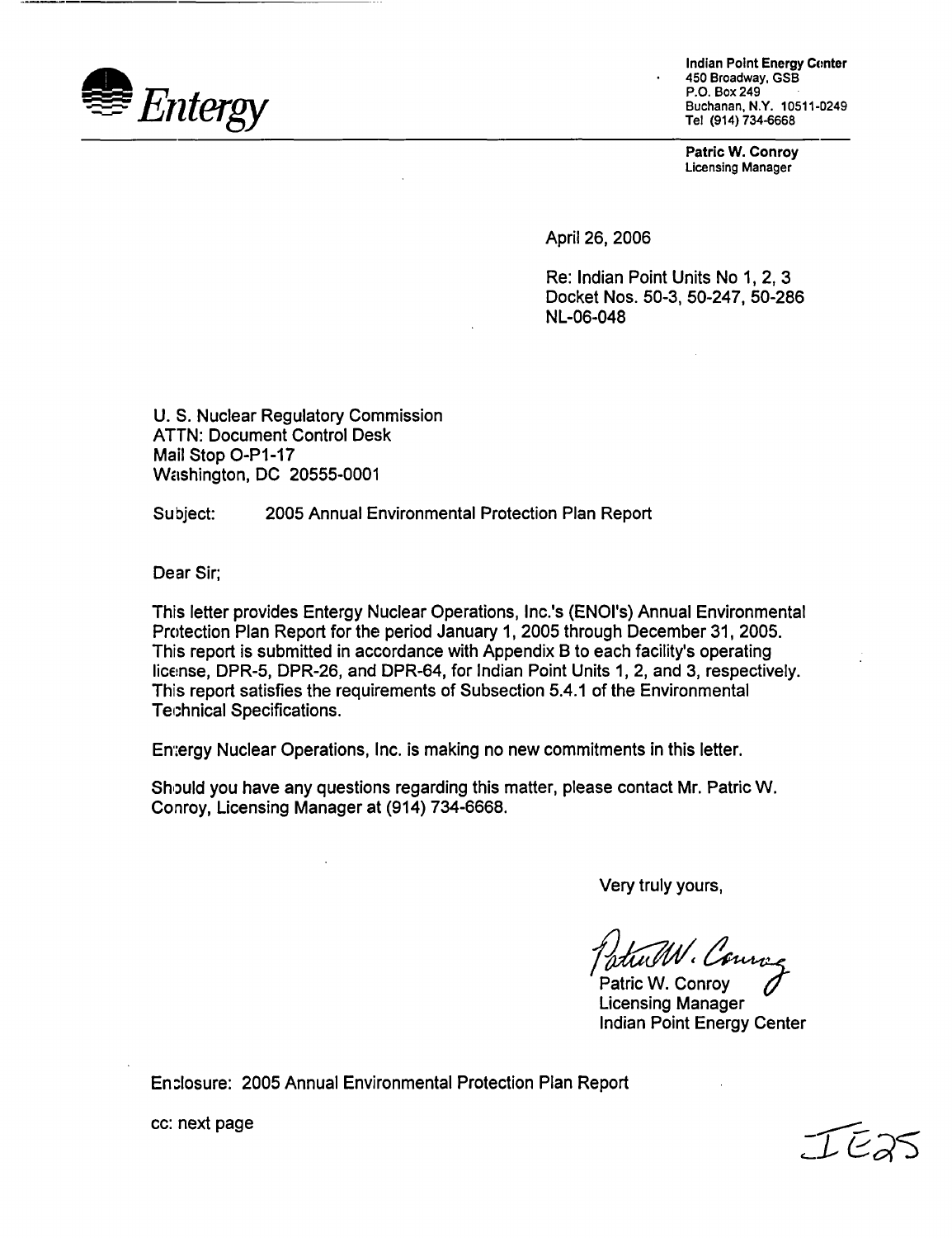Docket Nos. 50-3, 50-247, 50-286 NL-06-048 Page 2 of 2

cc: Mr. Samuel J. Collins, Regional Administrator, NRC Region I Mr. John Boska, Senior Project Manager, NRC NRR DORL NRC Resident Inspector's Office, Indian Point 2 NRC Resident Inspector's Office, Indian Point 3 Mr. R. Laufer, Project Manager, NRC Division of Reactor Projects 1/11 Mr. John L. Minns, Project Manager, NRC Division of Reactor Program Mgmt Mr. Paul Eddy, NYS Department of Public Service Mr. John P. Spath, NYS Energy Research and Development Authority Mr. Robert Oliveira, American Nuclear Insurers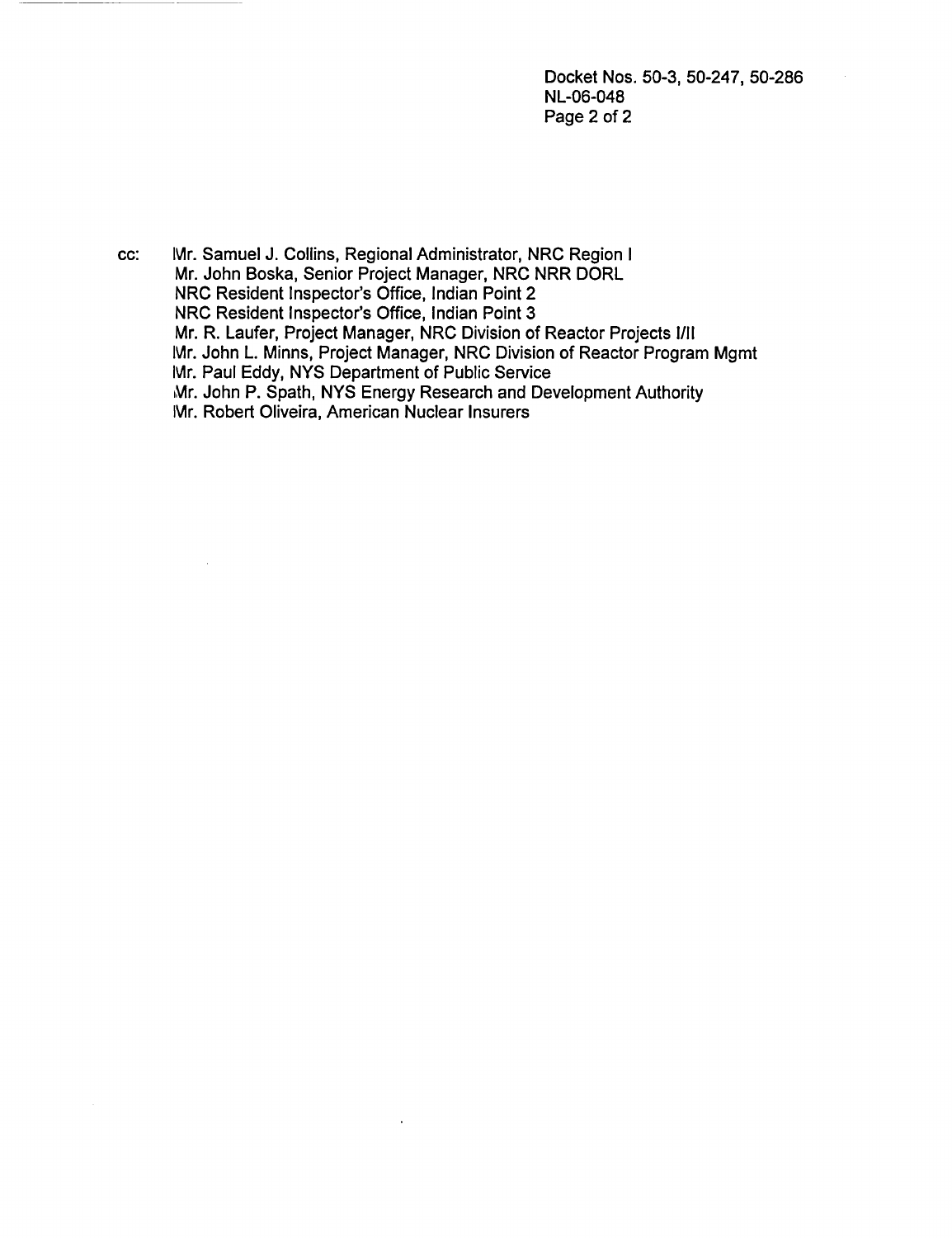## ENCLOSURE TO NL-06-048

 $\mathcal{L}_{\mathcal{A}}$ 

Indian Point Energy Center

# **2005 Annual Environmental Protection Plan Report**

ENTERGY NUCLEAR OPERATIONS, INC. INDIAN POINT UNIT 1, 2, AND 3 NUCLEAR POWER PLANTS DOCKET NOS. 50-03, 50-247, AND 50-286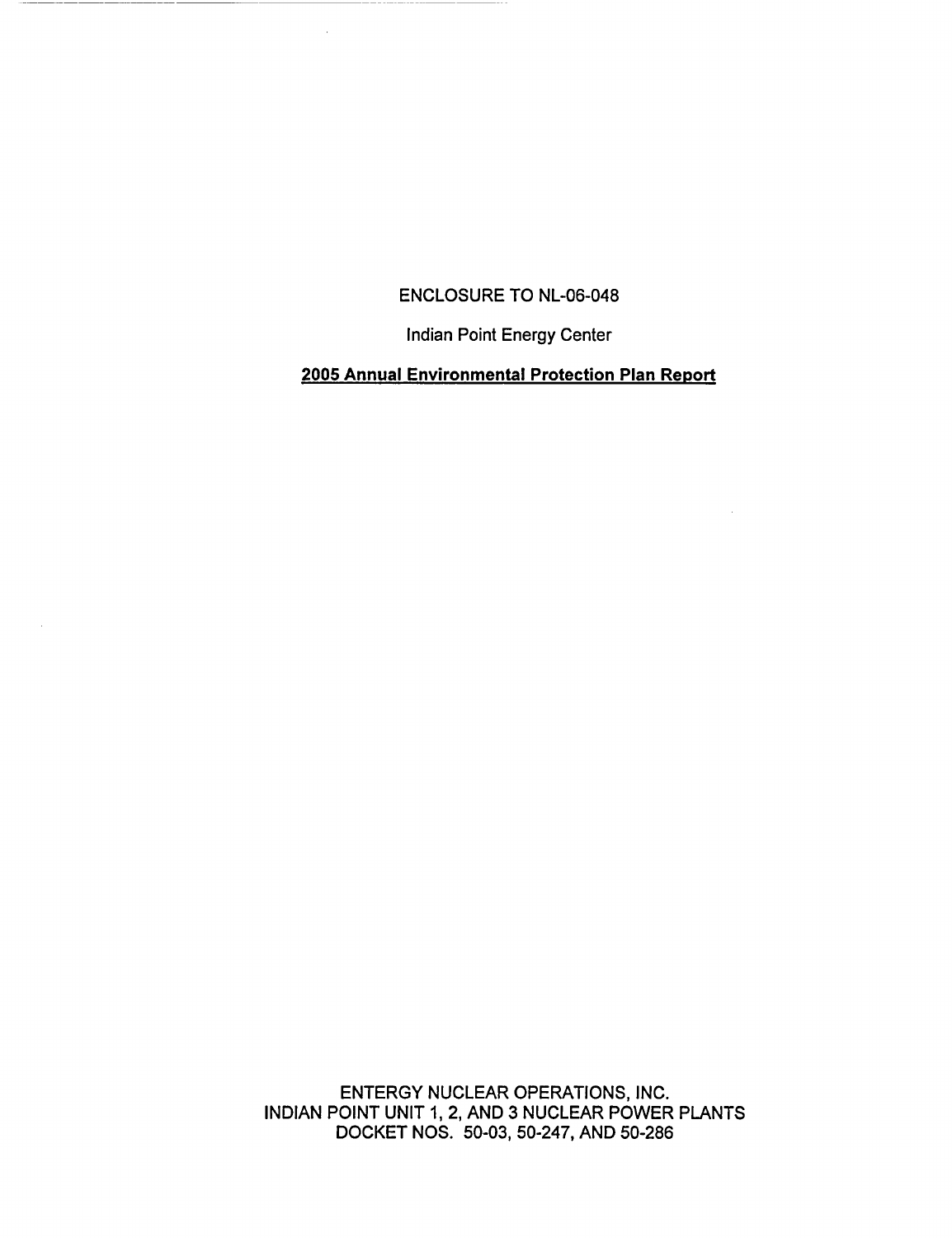NL-06-04E. Docket Nos. 50-3, 50-247, 50-286 Page 1 of 6.

### Annual Environmental Protection Plan Report For the 2005 Calendar Year Pursuant to Appendix B to Facility Licenses Indian Point Unit Nos. 1. 2. and 3

Subsection 5.4.1 of Appendix B to the Nuclear Regulatory Commission Facility Operating Licenses for Indian Point Units 1, 2, and 3 requires that an Annual Environmental Protection Plan Report (the "Report") describing implementation of the facilities' Environmental Protection Plan (the 'EPP") for the previous year be submitted to the NRC prior to May 1 of each year. This Report is for the 2005 calendar year.

Subsection 5.4.1 of Unit 3 Appendix B specifies that the Report shall include summaries and analyses of the results of any EPP activities (environmental monitoring) required by Subsection 4.2 of the EPP for the reporting period.

#### Response:

Subsection 4.2 specifies that no environmental monitoring is required. No adverse trends indicating damage to the environment, from non-radiological discharges, have been reported to the New York State Department of Environmental Conservation during the reporting period.

Subsection 5.4.1 of Appendix B also specifies the Report shall include:

A. A list of EPP noncompliance's during calendar year 2005 and the corrective actions taken to remedy them.

## Response:

During the calendar year 2005, there were no EPP noncompliances.

B. A list of all changes in station design or operation, tests, and experiments made in accordance with Subsection 3.1 which involved a potentially significant unreviewed environmental issue at Indian Point Units 1, 2, and 3 during calendar year 2005.

#### Response:

During the calendar year 2005, there were no changes in station design or operation, tests, and experiments, which involved a potentially significant unreviewed environmental issue at Indian Point Units 1, 2, or 3.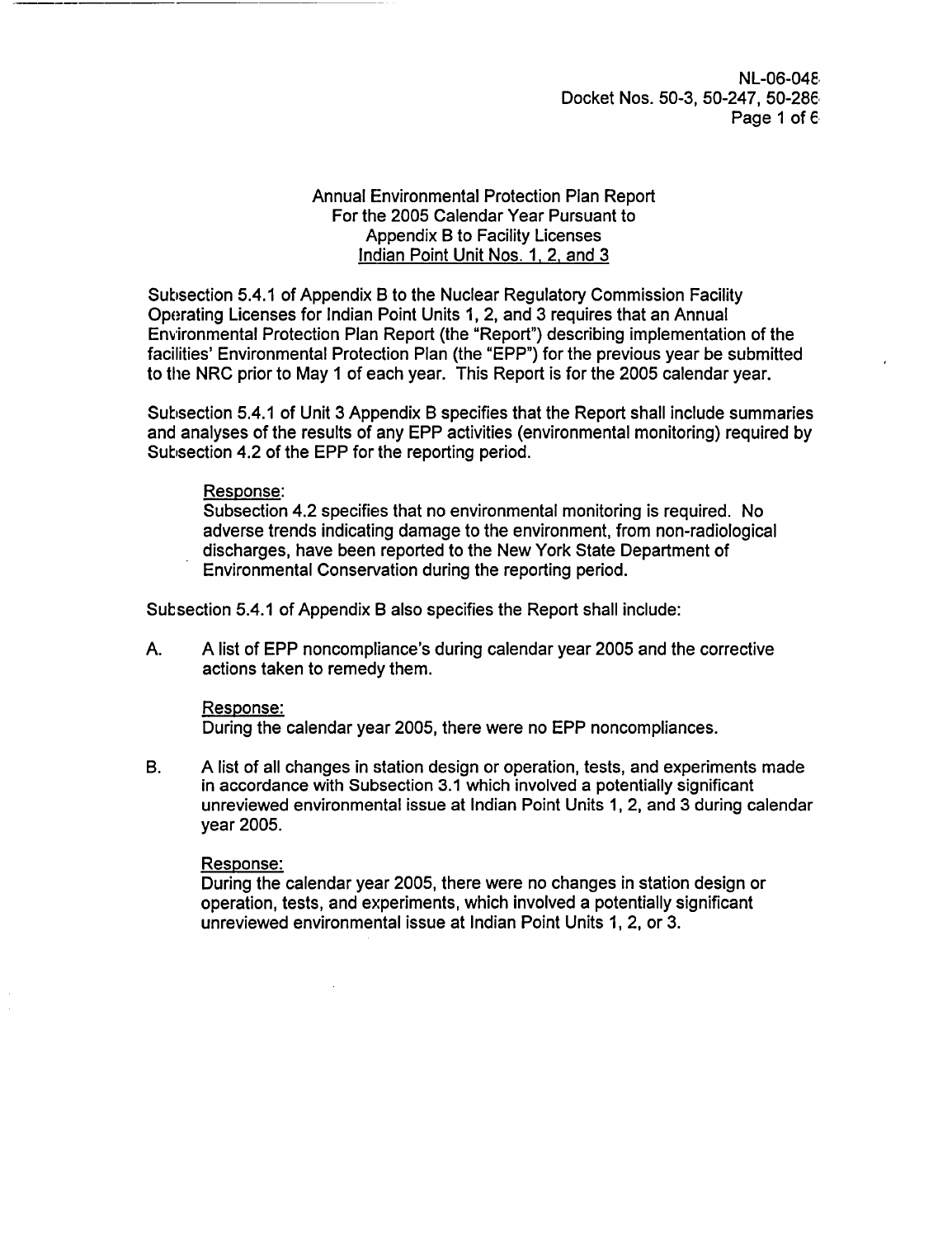NL-06-048 Docket Nos. 50-3, 50-247, 50-286 Page 2 of 6

C. A list of non-routine reports submitted in accordance with Subsection 5.4.2.

### Response:

During calendar year 2005, Indian Point Units 2 and 3 submitted one non-routine report to NYSDEC. In a July 19, 2005 letter, the NYSDEC requested additional intake and discharge temperature data from specific periods in August 2004, to be provided in 10-minute intervals in a specified format. This data was transmitted as listed below.

| <b>Recipient</b>                              | <b>Transmitter</b>                       | Date    |
|-----------------------------------------------|------------------------------------------|---------|
| Mr. Arthur Crawford                           | Paul Rubin                               | 9/15/05 |
| <b>NYSDEC</b>                                 | <b>General Manager, Plant Operations</b> |         |
| Division of Water - Region 3                  | Indian Point Nuclear Power Plant         |         |
| 200 White Plains Road - 5 <sup>th</sup> Floor | 450 Broadway, Suite 1                    |         |
| Tarrytown, NY 10591-5805                      | Buchanan, NY 10511-0249                  |         |

D. A list of all reports submitted in accordance with the SPDES (State Pollution Discharge Elimination System) permit during 2005.

Response:

- 1. SPDES Permit
- (a) Listed below are the recipient, transmitter and transmittal dates for the 2005 monthly Discharge Monitoring Reports which were submitted to the NYSDEC and other agencies pursuant to the SPDES permit for Indian Point Units 1, 2, and 3 (permit no. NY0004472).

| <b>Recipient</b>                 | <b>Transmitter</b>                  | <b>Date</b> |
|----------------------------------|-------------------------------------|-------------|
| New York State DEC Bureau of     | <b>Fred Dacimo</b>                  | 2/14/05     |
| <b>Water Compliance Programs</b> | <b>Vice President</b>               | 3/17/05     |
| 625 Broadway, 4th Floor          | <b>Entergy Nuclear Indian Point</b> | 4/20/05     |
| Albany, NY 12233-3506            | 450 Broadway, Suite 1               | 5/13/05     |
|                                  | P.O. Box 249                        | 6/20/05     |
|                                  | Buchanan, NY 10511-0249             | 7/20/05     |
|                                  |                                     | 8/22/05     |
|                                  |                                     | 9/21/05     |
|                                  |                                     | 10/21/05    |
|                                  |                                     | 11/14/05    |
|                                  |                                     | 12/19/05    |
|                                  |                                     | 1/23/06*    |
|                                  |                                     |             |
| <b>New York State DEC</b>        | <b>Fred Dacimo</b>                  | 2/14/05     |
| Region 3 - White Plains Office   | <b>Vice President</b>               | 3/17/05     |
| 200 White Plains Road, 5th Floor | <b>Entergy Nuclear Indian Point</b> | 4/20/05     |
| Tarrytown, NY 10591              | 450 Broadway, Suite 1               | 5/13/05     |
|                                  | P.O. Box 249                        | 6/20/05     |
|                                  | Buchanan, NY 10511-0249             | 7/20/05     |
|                                  |                                     | 8/22/05     |
|                                  |                                     | 9/21/05     |
|                                  |                                     | 10/21/05    |
|                                  |                                     | 11/14/05    |
|                                  |                                     | 12/19/05    |
|                                  |                                     | 1/23/06*    |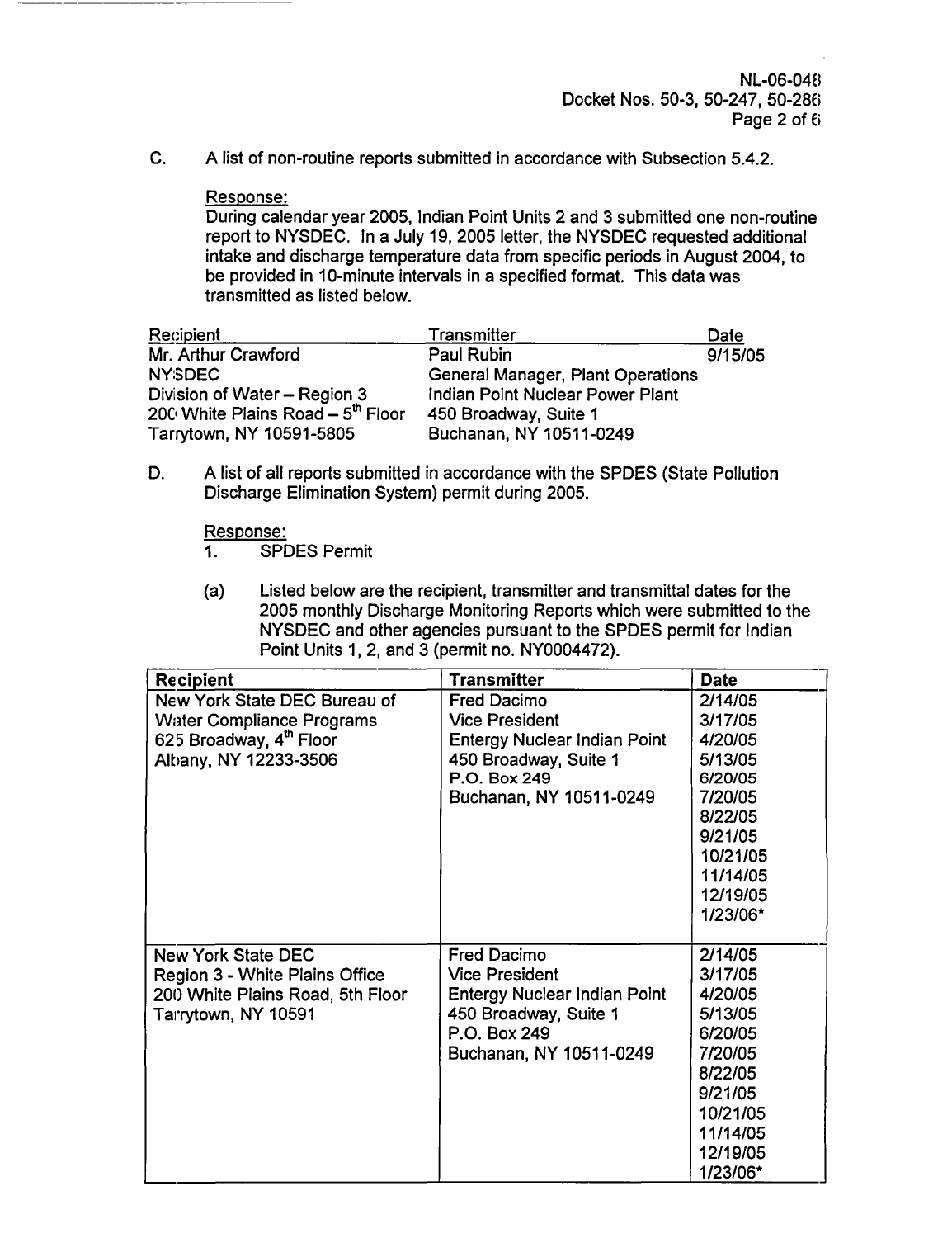NL-06-048 Docket Nos. 50-3, 50-247, 50-286 Page 3 of 6

| <b>Recipient</b>                        | <b>Transmitter</b>                  | <b>Date</b> |
|-----------------------------------------|-------------------------------------|-------------|
| Dr. Alan Mytelka                        | <b>Fred Dacimo</b>                  | 2/14/05     |
| Director & Chief Engineer               | <b>Vice President</b>               | 3/17/05     |
| <b>Interstate Sanitation Commission</b> | <b>Entergy Nuclear Indian Point</b> | 4/20/05     |
| 311 West 43rd. Street                   | 450 Broadway, Suite 1               | 5/13/05     |
| New York, NY 10036                      | P.O. Box 249                        | 6/20/05     |
|                                         | Buchanan, NY 10511-0249             | 7/20/05     |
|                                         |                                     | 8/22/05     |
|                                         |                                     | 9/21/05     |
|                                         |                                     | 10/21/05    |
|                                         |                                     | 11/14/05    |
|                                         |                                     | 12/19/05    |
|                                         |                                     | 1/23/06*    |
|                                         |                                     |             |
| <b>Westchester County Health Dept</b>   | <b>Fred Dacimo</b>                  | 2/14/05     |
| 145 Huguenot Street, 8th Floor          | <b>Vice President</b>               | 3/17/05     |
| New Rochelle, NY 10801-5216             | <b>Entergy Nuclear Indian Point</b> | 4/20/05     |
|                                         | 450 Broadway, Suite 1               | 5/13/05     |
|                                         | P.O. Box 249                        | 6/20/05     |
|                                         | Buchanan, NY 10511-0249             | 7/20/05     |
|                                         |                                     | 8/22/05     |
|                                         |                                     | 9/21/05     |
|                                         |                                     | 10/21/05    |
|                                         |                                     | 11/14/05    |
|                                         |                                     | 12/19/05    |
|                                         |                                     | 1/23/06*    |
|                                         |                                     |             |

\* December 2005 Report

÷,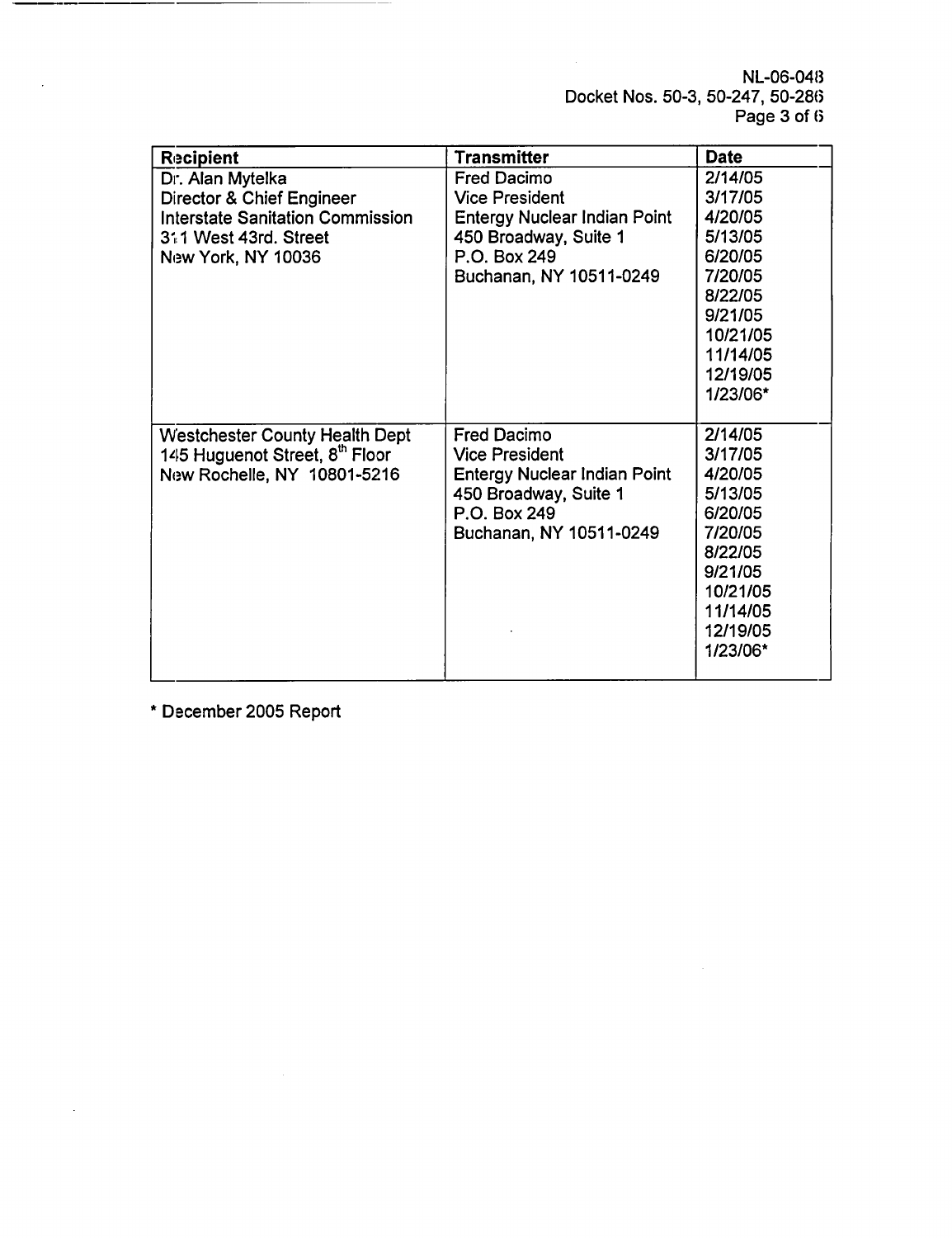NL-06-04E8 Docket Nos. 50-3, 50-247, 50-286 Page 4 of 6

(b) Listed below are the recipients, transmitters and transmittal dates for the Indian Point Units 1, 2 and 3 operating data (daily electrical generations, circulating water flows, and intake and discharge circulating water temperatures) reports for calendar year 2005.

| <b>Recipient</b>                                                                                          | <b>Transmitter</b>                                                                                                                                     | <b>Date</b>                                |
|-----------------------------------------------------------------------------------------------------------|--------------------------------------------------------------------------------------------------------------------------------------------------------|--------------------------------------------|
| New York State DEC - Division<br>of Water<br>625 Broadway, 4 <sup>th</sup> Floor<br>Albany, NY 12233-3506 | <b>Fred Dacimo</b><br><b>Vice President</b><br><b>Entergy Nuclear Indian Point</b><br>450 Broadway, Suite 1<br>P.O. Box 249<br>Buchanan, NY 10511-0249 | 4/20/05<br>7/20/05<br>10/21/05<br>1/23/06* |
| New York State DEC<br>Regional Engineer - Region 3<br>200 White Plains Rd.<br>Tarrytown, NY 10591         | <b>Fred Dacimo</b><br><b>Vice President</b><br><b>Entergy Nuclear Indian Point</b><br>450 Broadway, Suite 1<br>P.O. Box 249<br>Buchanan, NY 10511-0249 | 4/20/05<br>7/20/05<br>10/21/05<br>1/23/06* |

- \* Fourth Quarter 2005 Report
- (c) Listed below are the recipients, transmitter and transmittal dates for the annual report of Hudson River Biological Monitoring Program Incidental Take of Endangered Species for the reporting period 1 January - 31 December 2005, submitted to the National Marine Fisheries Service in accordance with Scientific Research Permit No 1254, Section C-2, associated with the Indian Point 1, 2 and 3 SPDES Permit.

| <b>Recipient</b>                                                                                                                                                    | <b>Transmitter</b>                                                                                                                                                   | <b>Date</b> |
|---------------------------------------------------------------------------------------------------------------------------------------------------------------------|----------------------------------------------------------------------------------------------------------------------------------------------------------------------|-------------|
| Mr. Shane Guan<br><b>National Marine Fisheries Service</b><br><b>Office of Protected Resources</b><br>1315 E-W Highway, 13th Floor<br>Silver Springs, MD 20910-3226 | <b>Martin Daley</b><br>Director, Regulatory &<br><b>Admininistrative Services</b><br><b>Dynergy Northeast Generation</b><br>992-994 River Road<br>Newburgh, NY 12550 | 1/20/06     |
| Ms. Mary Colligan<br><b>Protected Resources Division</b><br><b>National Marine Fisheries Service</b><br>One Blackburn Drive<br>Gloucester, MA 01930                 | <b>Martin Daley</b><br>Director, Regulatory &<br><b>Admininistrative Services</b><br><b>Dynergy Northeast Generation</b><br>992-994 River Road<br>Newburgh, NY 12550 | 1/20/06     |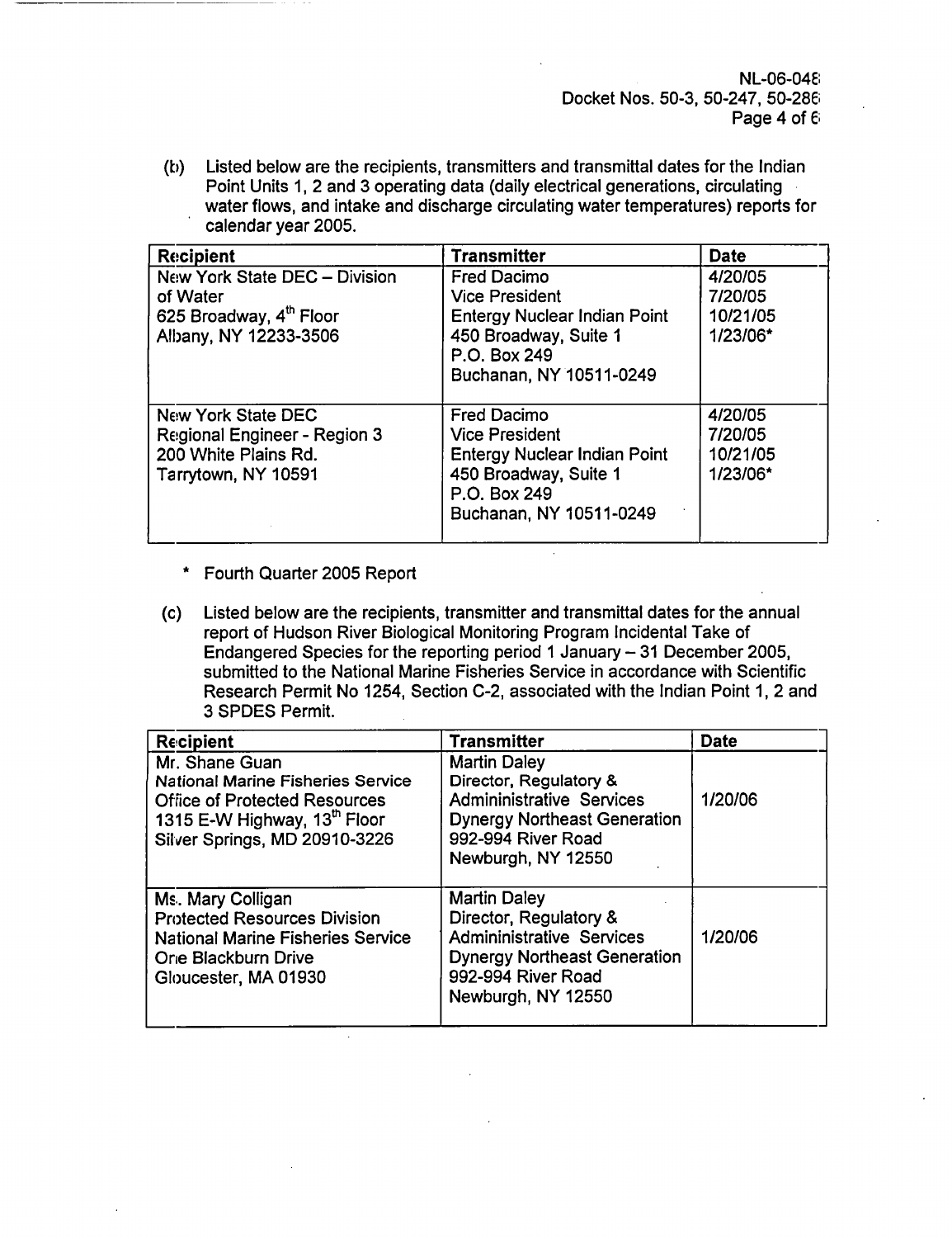NL-06-04B Docket Nos. 50-3, 50-247, 50-285 Page 5 of 6

(d) Listed below are the recipients, transmitter and transmittal dates for the 2004 Year Class Report for the Hudson River Estuary Monitoring Program associated with the Indian Point 1, 2 and 3 SPDES Permit as well as other programs.

| <b>Recipient</b>                                                                                                                                                                    | <b>Transmitter</b>                                                                                                                                                   | <b>Date</b>   |
|-------------------------------------------------------------------------------------------------------------------------------------------------------------------------------------|----------------------------------------------------------------------------------------------------------------------------------------------------------------------|---------------|
| Larry Wilson/Mike Calaban<br><b>New York State DEC</b><br><b>Bureau of Habitat-Steam Electric</b><br>Unit<br>625 Broadway, 5 <sup>th</sup> Floor<br>Albany, NY 12233-4756           | <b>Martin Daley</b><br>Director, Regulatory &<br><b>Admininistrative Services</b><br><b>Dynergy Northeast Generation</b><br>992-994 River Road<br>Newburgh, NY 12550 | January, 2006 |
| <b>Bryon Young/Kim McGown</b><br><b>New York State DEC</b><br>Division of Marine Resources<br><b>Headquarters 205 North Belle</b><br>Mead Road, Suite 1<br>East Setaucket, NY 11733 | <b>Martin Daley</b><br>Director, Regulatory &<br><b>Admininistrative Services</b><br><b>Dynergy Northeast Generation</b><br>992-994 River Road<br>Newburgh, NY 12550 | January, 2006 |
| <b>Andy Kahnle</b><br><b>New York State DEC</b><br>21 South Putt Corners Road<br>New Paltz, NY 12561                                                                                | <b>Martin Daley</b><br>Director, Regulatory &<br><b>Admininistrative Services</b><br><b>Dynergy Northeast Generation</b><br>992-994 River Road<br>Newburgh, NY 12550 | January, 2006 |
| Heidi Firstencel<br>United States Army Corp of<br>Engineers<br><b>Troy Field Office</b><br>1 Bond Street<br>Troy, NY 12180                                                          | <b>Martin Daley</b><br>Director, Regulatory &<br><b>Admininistrative Services</b><br><b>Dynergy Northeast Generation</b><br>992-994 River Road<br>Newburgh, NY 12550 | January, 2006 |
| Dave Bryson<br><b>United States Fish &amp; Wildlife</b><br>Service<br>3817 Luker Road<br>Cortland, NY 13045                                                                         | <b>Martin Daley</b><br>Director, Regulatory &<br><b>Admininistrative Services</b><br><b>Dynergy Northeast Generation</b><br>992-994 River Road<br>Newburgh, NY 12550 | January, 2006 |
| Mary Colligan<br><b>National Marine Fisheries Service</b><br><b>Northeast Regional Office</b><br><b>One Blackburn Drive</b><br>Giloucester, MA 01930                                | <b>Martin Daley</b><br>Director, Regulatory &<br><b>Admininistrative Services</b><br><b>Dynergy Northeast Generation</b><br>992-994 River Road<br>Newburgh, NY 12550 | January, 2006 |